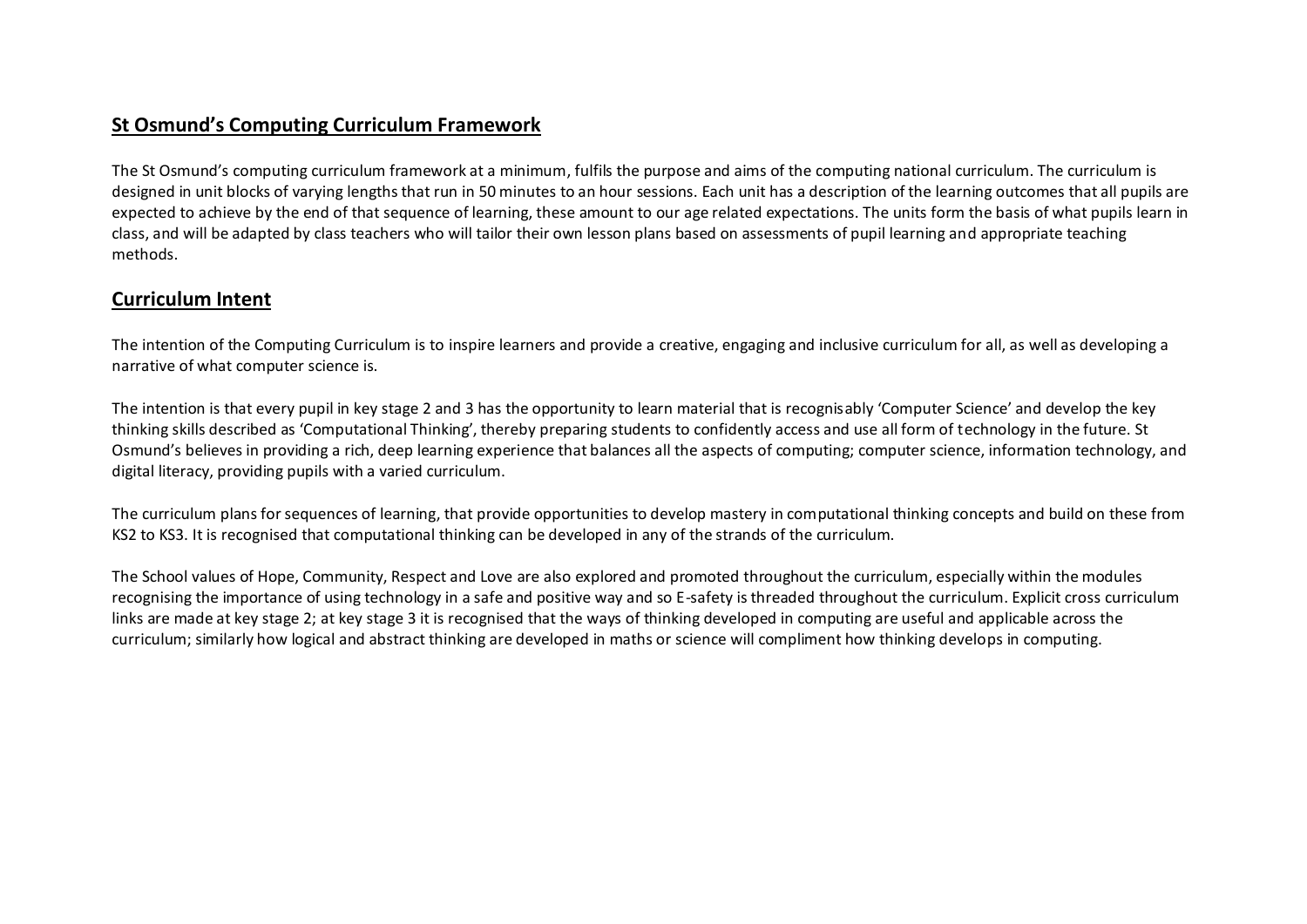## **Spiralled Curriculum**

The curriculum has been designed to build on pupils' prior knowledge. Each topic continues to be developed throughout the four years at St Osmund's, developing pupils' understanding and promoting good progress. Below shows the progression some of the key topics within the curriculum.

## Computer Science

|     |                   | <b>Binary</b>                                                    |                                                         |                                                             |  |
|-----|-------------------|------------------------------------------------------------------|---------------------------------------------------------|-------------------------------------------------------------|--|
|     |                   | <b>Binary Numbers</b>                                            | <b>Other Binary</b><br>Representations                  | <b>Boolean Logic</b>                                        |  |
| Ks2 | Year <sub>5</sub> |                                                                  |                                                         |                                                             |  |
|     | Year <sub>6</sub> | <b>Converting blocks</b><br>into binary digits<br>and vice versa |                                                         | <b>Boolean</b><br>Operators when<br>using search<br>engines |  |
| KS3 | Year <sub>7</sub> | Converting<br>between binary<br>and denary                       | <b>Binary Encryption</b>                                | Introduction to<br><b>Logic Gates</b>                       |  |
|     |                   | <b>Writing Names</b><br>using ASCII                              | Introduction to<br>bitmap images using<br>binary digits |                                                             |  |
|     | Year 8            | <b>Binary Addition</b>                                           | <b>Binary images</b>                                    |                                                             |  |
|     |                   |                                                                  | <b>Sound Waves</b>                                      |                                                             |  |
|     |                   |                                                                  | 2 bit images binary<br>pictures                         |                                                             |  |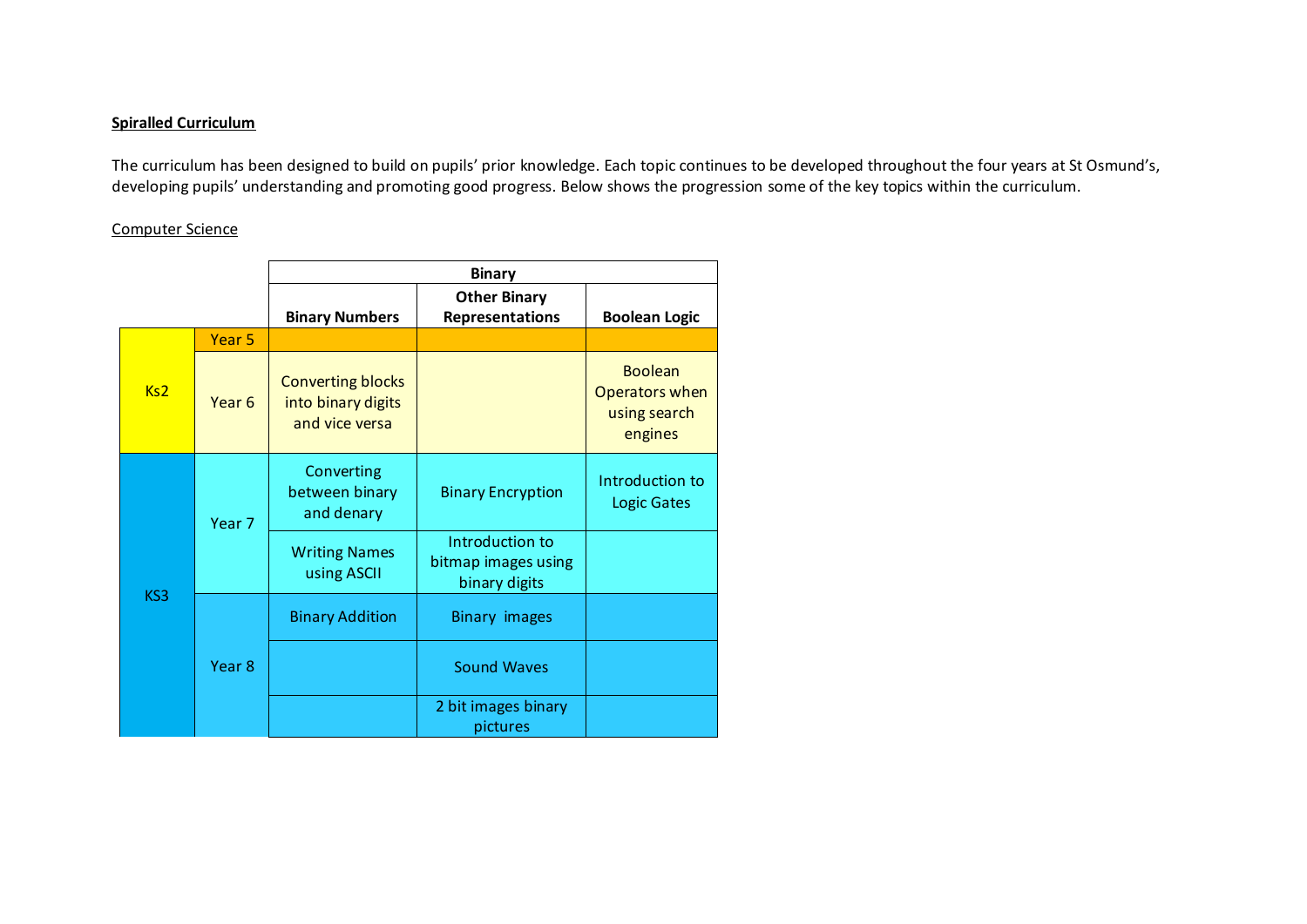## **Programming**

|     |                   | Programming                          |                                                  |                                   |             |        |  |
|-----|-------------------|--------------------------------------|--------------------------------------------------|-----------------------------------|-------------|--------|--|
|     |                   | Logo                                 | <b>Scratch</b>                                   | <b>Micro:Bits</b>                 | <b>HTML</b> | Python |  |
| Ks2 | Year <sub>5</sub> | Iteration, using<br>repeats          | Use movement,<br>change<br>costumes,<br>speech   | Iteration, loops<br>and repeats   |             |        |  |
|     |                   | <b>Creating</b><br><b>Procedures</b> | <b>Iteration - Using</b><br>repeats and<br>loops |                                   |             |        |  |
|     |                   |                                      | Introduction of<br>subroutines                   |                                   |             |        |  |
|     |                   |                                      | Use of variables<br>to create<br>algorithm art   |                                   |             |        |  |
|     | Year <sub>6</sub> |                                      | Use of selection<br>- If and Else                | Use of selection<br>- If and Else |             |        |  |
|     |                   |                                      | Use of multiple<br>variables                     | Use of variables                  |             |        |  |
|     |                   |                                      | Introduction to<br>lists                         |                                   |             |        |  |
|     |                   |                                      |                                                  |                                   |             |        |  |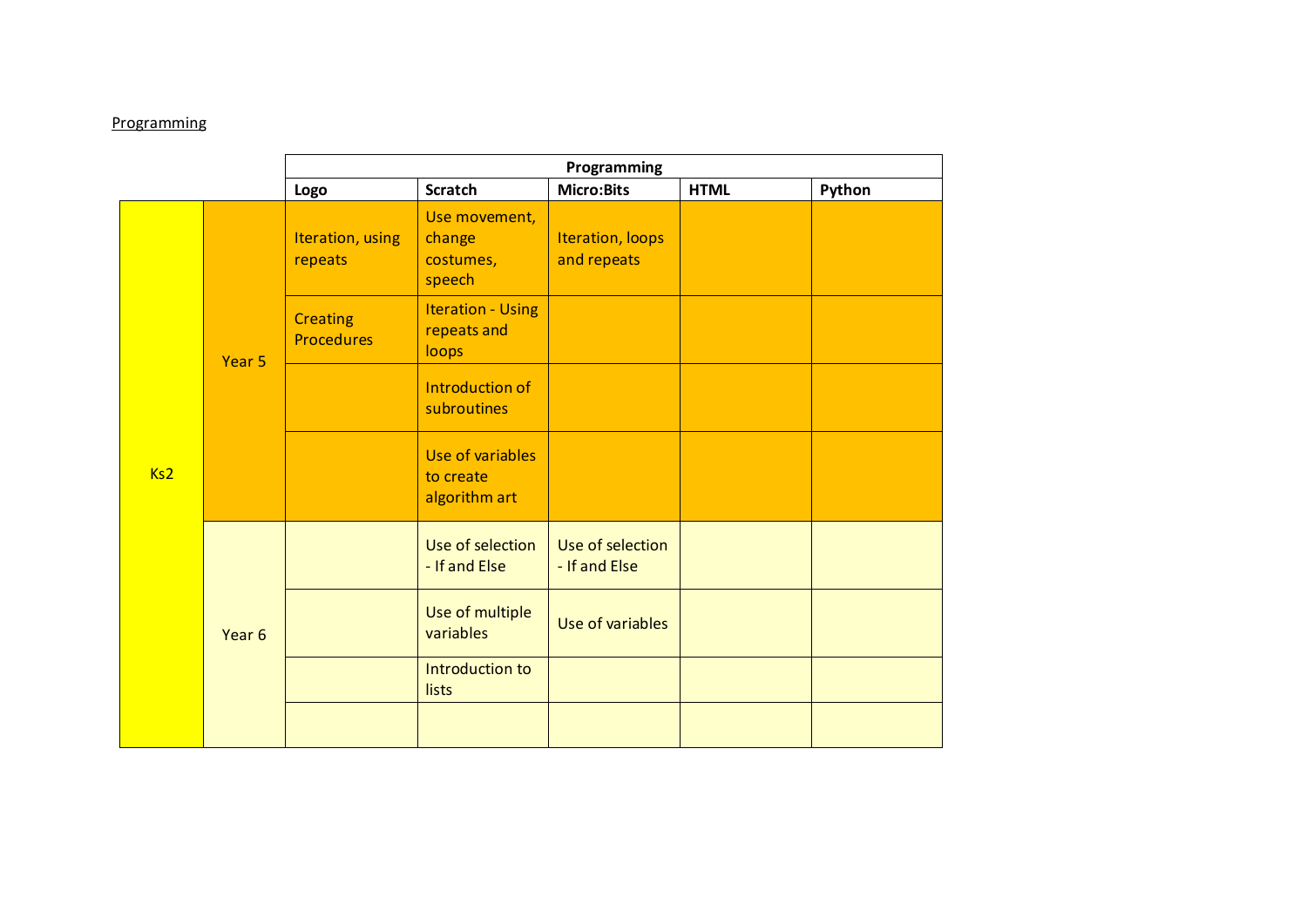| KS3 | Year <sub>7</sub> |  | Use of variables<br>to create<br>outputs                 | Using html tags                                            | Using the<br>Python Editor to<br>look at block<br>code in Python<br>in Microbits  |
|-----|-------------------|--|----------------------------------------------------------|------------------------------------------------------------|-----------------------------------------------------------------------------------|
|     |                   |  | Representing<br>code in a flow<br>chart                  | Adding colour,<br>hyperlinks and<br>pictures using<br>html | Changing parts<br>of the Python<br>code to make<br>changes in their<br>block code |
|     | Year <sub>8</sub> |  | Radio Function -<br>sending and<br>receiving<br>messages |                                                            | <b>Create Inputs</b><br>and Outputs                                               |
|     |                   |  | Programming<br>solutions to real<br>life problems        |                                                            | Create variables<br>for use within<br>the code                                    |
|     |                   |  |                                                          |                                                            | Use of selection<br>- If, Elif and Else                                           |
|     |                   |  |                                                          |                                                            | Use of<br>operators                                                               |
|     |                   |  |                                                          |                                                            | <b>Random lists</b>                                                               |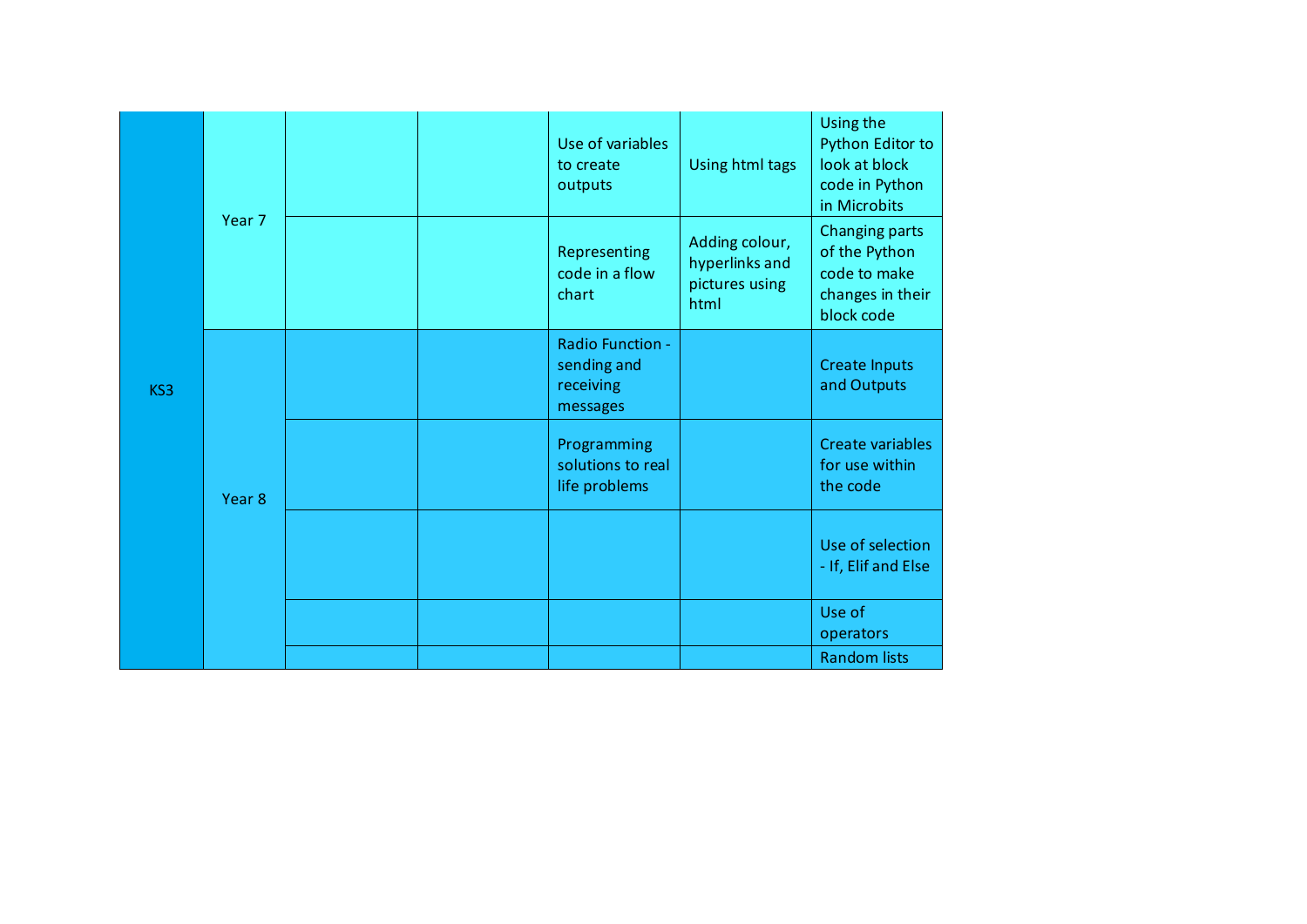# Digital Literacy

|     |                   | <b>E</b> Safety                                                          |  |  |  |
|-----|-------------------|--------------------------------------------------------------------------|--|--|--|
|     |                   |                                                                          |  |  |  |
| Ks2 | Year <sub>5</sub> | <b>Creating a Positive Digital Footprint</b>                             |  |  |  |
|     |                   | <b>Identifying Phishing Emails and Scams</b>                             |  |  |  |
|     |                   | Protecting Information online. Passwords and Sharing information         |  |  |  |
|     |                   | Cyberbullying - what it is, how to deal with it and prevention           |  |  |  |
|     | Year <sub>6</sub> | Consent and Social Media. Terms and Conditions and gathering information |  |  |  |
|     |                   | Communicating safely online                                              |  |  |  |
|     |                   | Promoting a positive digital footprint                                   |  |  |  |
|     |                   | Protecting your information online - social media                        |  |  |  |
| KS3 | Year <sub>7</sub> | Identifying Cyberbullying and ways to deal with it                       |  |  |  |
|     |                   | Communicating safely online                                              |  |  |  |
|     |                   | Social media and mental health                                           |  |  |  |
|     |                   | Creators Rights - copyright                                              |  |  |  |
|     | Year 8            | Digital Footprints and their future implications                         |  |  |  |
|     |                   | <b>Consequences of a Digital Footprint</b>                               |  |  |  |
|     |                   | Protecting yourself online/Sexting                                       |  |  |  |
|     |                   | Identifying unsafe behaviour online from others                          |  |  |  |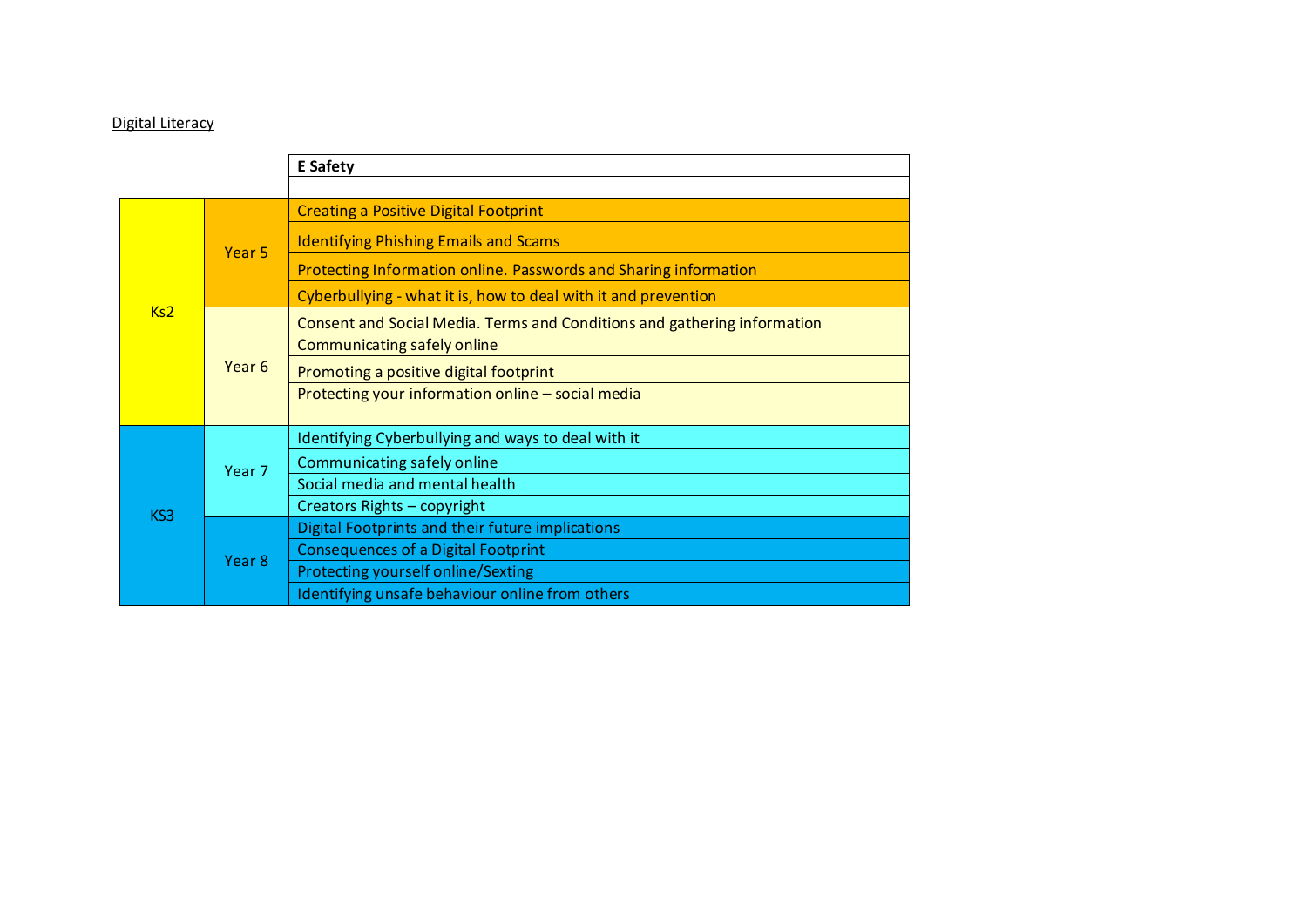

Barefoot would like to acknowledge the work of Julia Briggs and the eLIM team at Somerset County Council for their contribution to this poster.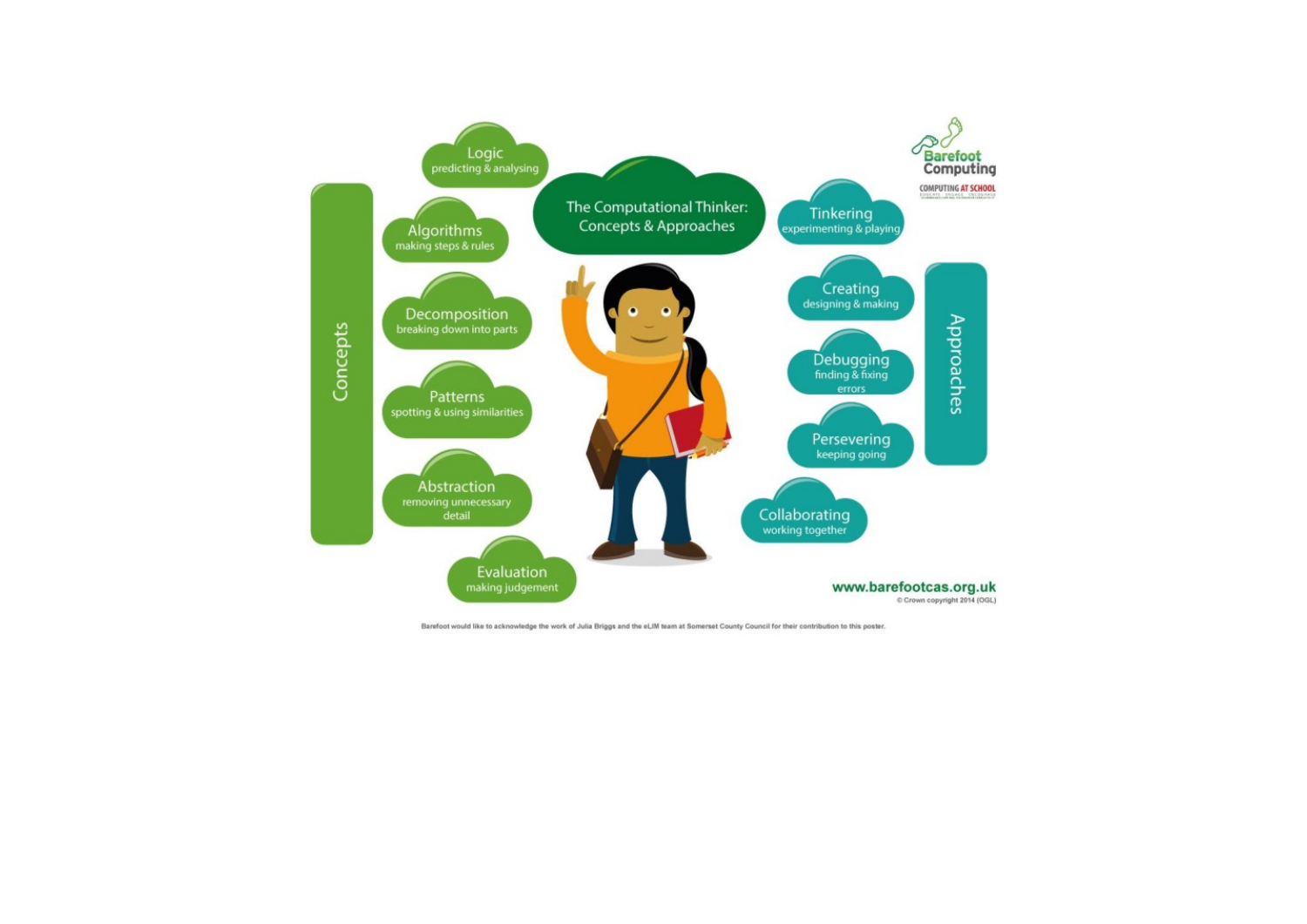# **Section 2: Pedagogical approaches and implementation**

There are many different approaches that can be taken to deliver the curriculum content. Below are some of the main teaching methods we use in the delivery of the curriculum and their rational to support teacher lesson planning.

The variety of resources available necessitates a consideration of the pedagogy that each of the resources utilises and how the pedagogy can be applied to your learners to ensure that each pupil achieves regardless of gender or need.

The NC focus is on computational thinking, creativity and problems solving.

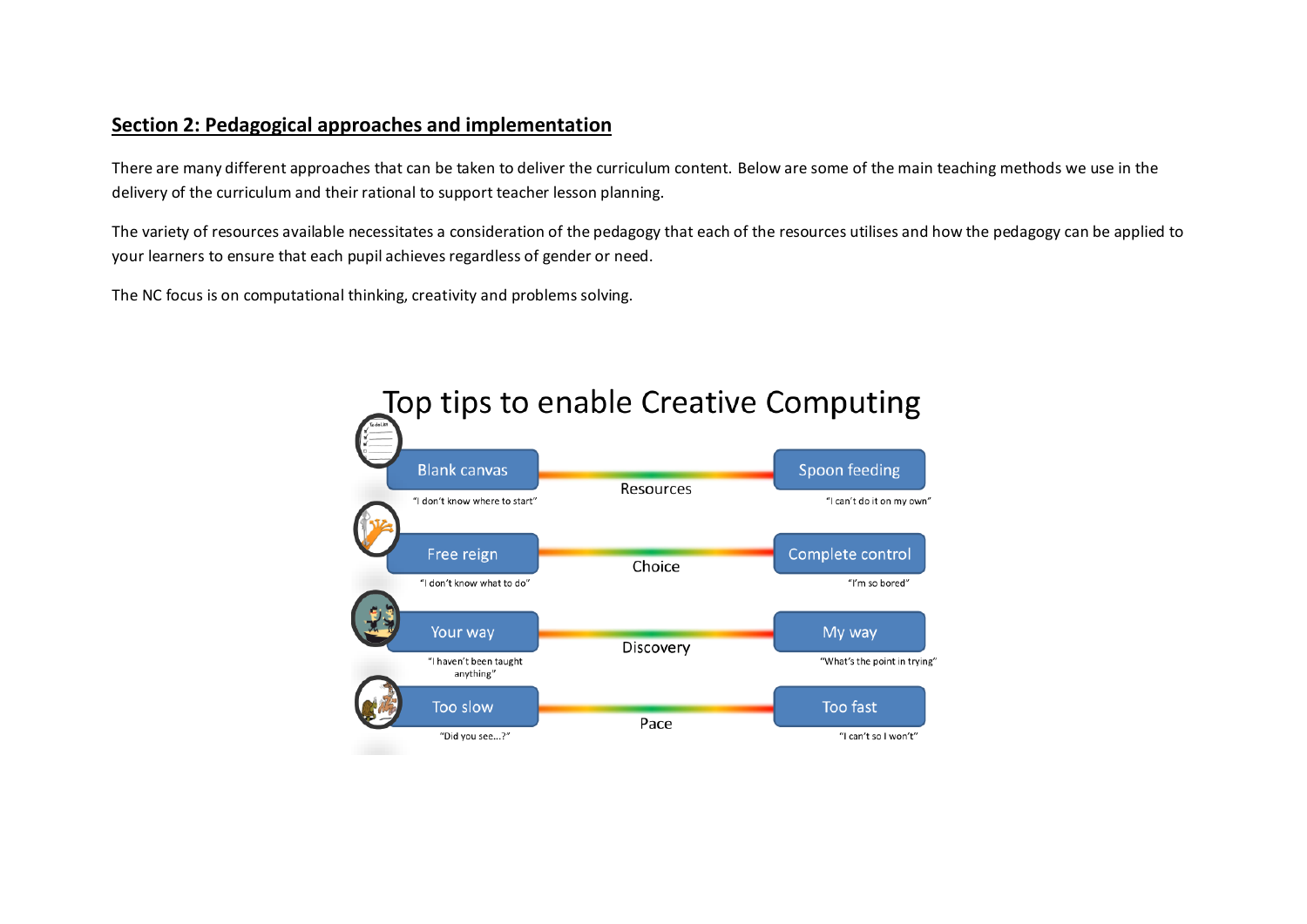#### **Knowledge Organisers**

Each module has an associated knowledge organiser that contains key vocabulary and important features of the programs they will be using. These will be easily accessible for pupils in their folders as well as being displayed on the school website. Pupils will be able to reference these throughout the lessons during questioning and 'Do it now' tasks to support their learning.

### **Do it now tasks**

At the start of each lesson, pupils will be given some 'Do it now' questions that review past learning. By repeatedly revisiting concepts, this will help pupils commit learning to their long term memory and aid their retrieval of key information.

### **Differentiation**

In class, all pupils are exposed to challenging content, the teacher will adapt, scaffold or extend the curriculum depending on the need of individual pupils. Questioning also adheres to the school 'No hands Up' policy and so is targeted to each individual by the teacher to consolidate and extend depending on the need of a pupil.

### **Previously high attaining pupils and potential high attaining pupils**

Within each activity, high attaining pupils are encouraged to showcase their creativity and independent thinking. To obtain a band 5, pupils need to reference what new skills and individual content they have included in their project on their assessment grid. This content could be achieved by using hint sheets to explore new material and concepts, adapt what they have been taught to give a different outcome or include their own independent learning.

### **SEND and Pupil Premium**

All teachers are aware of the SEND and Pupil Premium pupils within their classes. Teachers should have read any learning passports and become acquainted with how best to support that individual. Teachers will have also spent time devising a seating plan that best supports the learner's needs and identify key pairings for discussion and paired work.

Each teacher will scaffold and adapt the lesson content to best suit the individuals' needs so that every pupils can achieve their full potential and access the Computing Curriculum.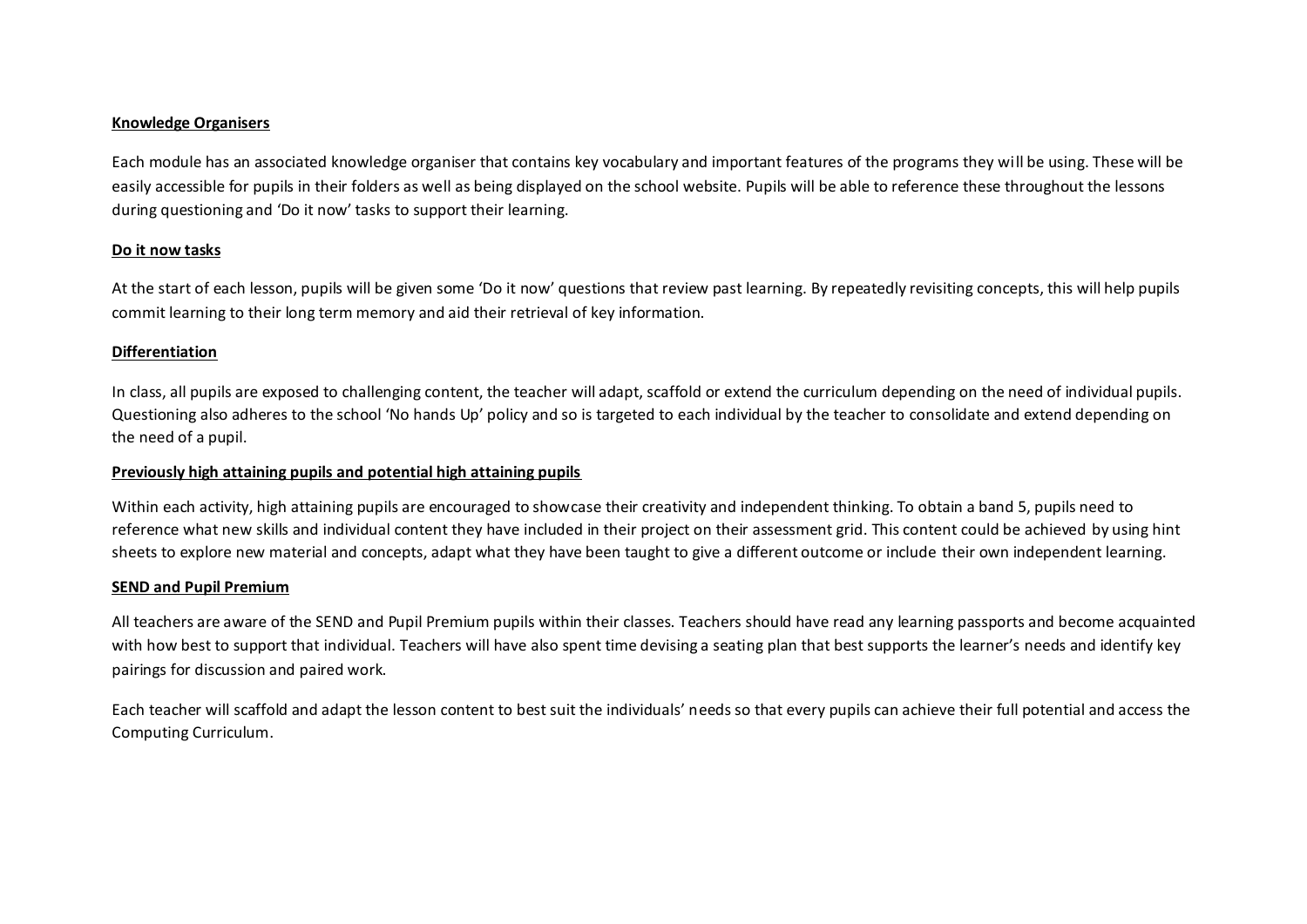### **Unplugged activities**

Unplugged activities are useful to focus the learning on just the intended understanding by reducing cognitive load. Several unplugged activities for developing algorithmic thinking are included in key stage 2.

#### **Learning to Program**

Introductory programming can be seen as equivalent to a language course or like learning a musical instrument; it involves practice and making lots of mistakes. Perseverance is required to develop fluency. By the end of year 8, we would like students to be able to independently code e.g. given a challenge and write the code without any input. That means that they have to have developed skills and knowledge that they are confident enough to transfer to a new problem.

Students do need to memorise the syntax of some key programming constructs e.g. inputs/outputs, if statements, and for loops. This decreases cognitive load and enables students to practices programming more fluently. Typing activities and debugging challenges (syntax and logic errors) support the development of this fluency.

#### **Pair programming**

Pair programming is quite simple: pairs of programming students work collaboratively on a shared project and take turns acting in two roles: the Driver controls the computing device and writes the code, while the Navigator provides direction, spots errors, and thinks ahead to the next part of the project. Throughout a programming session, the pair regularly swaps roles, so that each individual performs each role several times while working on the same programming task.

Research has conclusively shown the efficacy of pair programming, so it is a recommended practice for computing teachers in s chools.

Although the principle is simple, pair programming, when implemented well, has positive effects on the performance and attitude of learners, as well as added benefits for the teacher:

- One of the benefits demonstrated by most studies is learners' increased engagement in and enjoyment of the programming task.
- There is also evidence that, compared with solo programming, pair programming boosts learners' self-confidence and interest in the subject material. This may explain the increased student retention through introductory programming courses and into follow-up courses.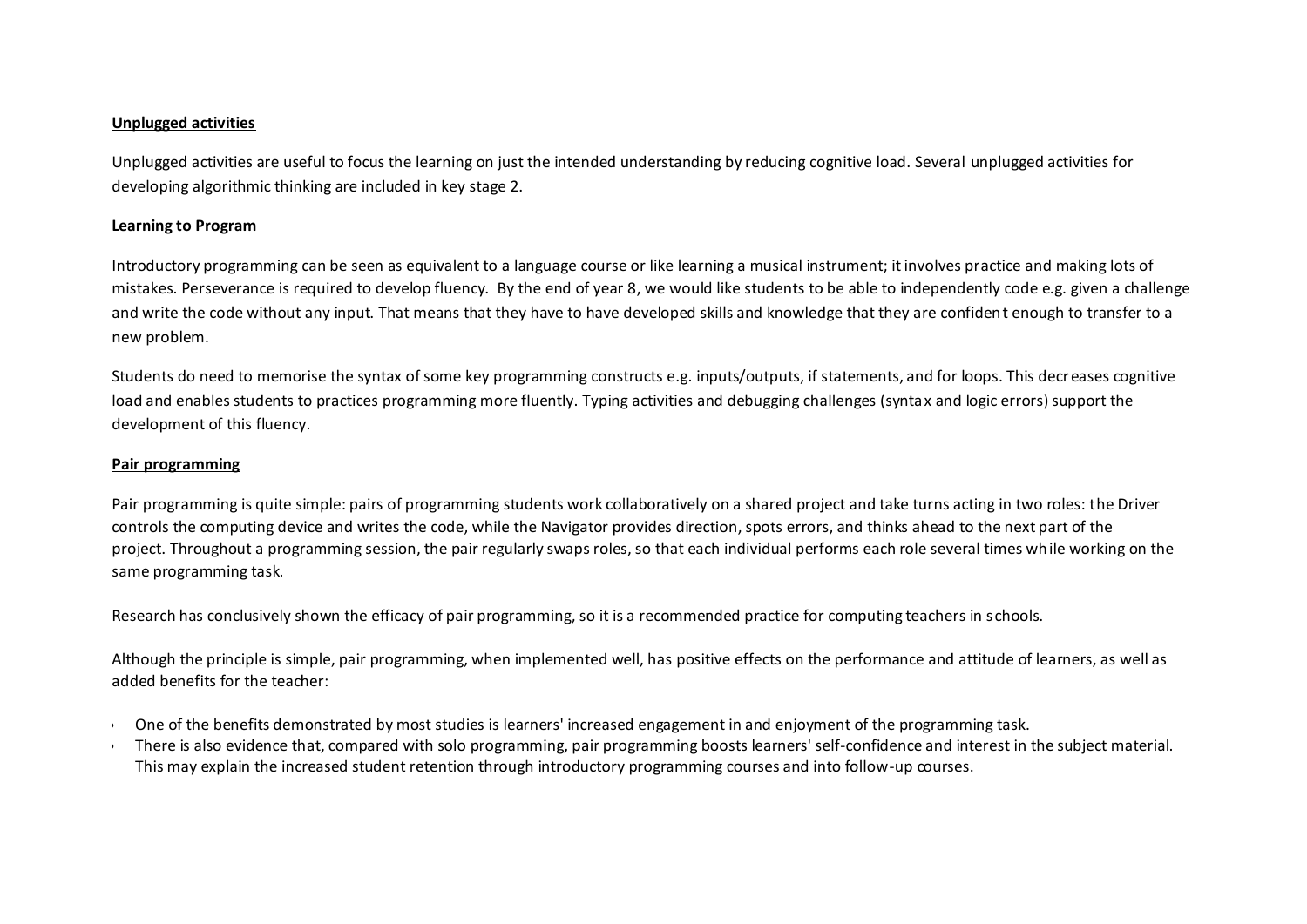- Studies have found that pair programming can lead to learning gains, most readily evidenced through improved code quality and programs with fewer common mistakes.
- Pair programming has been shown to reduce cognitive load by effectively sharing any additional load between the pair. This "distributed cognition" means that each role takes on different types of cognitive tasks.
- Opportunities to collaborate are valuable in and of themselves: students get to practice a transferable skill that is important for their future careers and especially sought after in the software development sector.
- There are also added benefits for the teacher: firstly, each learner has a partner that they can direct low-level and practical questions to, freeing up the teacher to focus on the paired work going on.

<https://www.youtube.com/watch?v=vgkahOzFH2Q>

 $\cdot$ 

## **PRIMM: A structured approach to teaching programming**

PRIMM is one approach that has been researched as a way to help teachers to structure lessons in programming.



The following text is taken from:

<https://blogs.kcl.ac.uk/cser/2017/09/01/primm-a-structured-approach-to-teaching-programming/>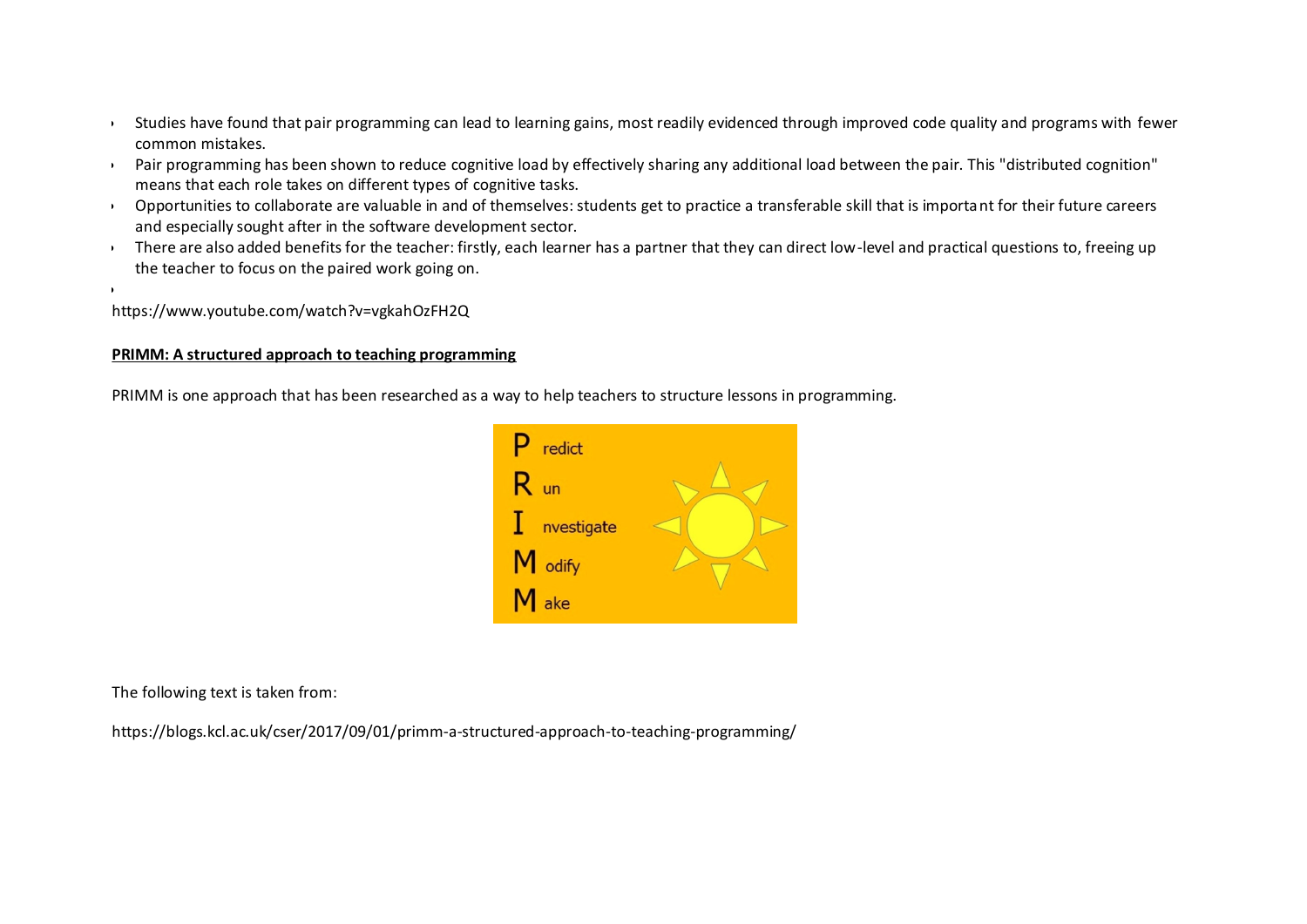It is based on research into the learning of programming but combines different areas. Our overall interpretation of the research is that teaching programming requires a blended approach using a range of strategies.

PRIMM stands for the following:

- **Predict**
- Run
- **Investigate**
- **Modify**
- Make

You may not be able to go through all stages in one lesson and may even focus on one stage more than another but remembering PRIMM gives you a way of labelling what you are doing when you are teaching programming.

Being PRIMM-like in your lessons

The following table gives some examples of activities that can be used within a PRIMM-like approach. We would recommend that all these activities are done in pairs.

| Stage   | Activity                                                                                                                                                                                                                                                                      | Why                                                                                                      |
|---------|-------------------------------------------------------------------------------------------------------------------------------------------------------------------------------------------------------------------------------------------------------------------------------|----------------------------------------------------------------------------------------------------------|
| Predict | In pairs look at a piece of code printed out or on the<br>whiteboard and ask students what they think it will do.<br>They can write down their prediction or discuss in a<br>group class discussion. Live coding is quite useful here<br>or the code can be already prepared. | This activity encourages students to look for clues in the program that<br>suggest what its function is. |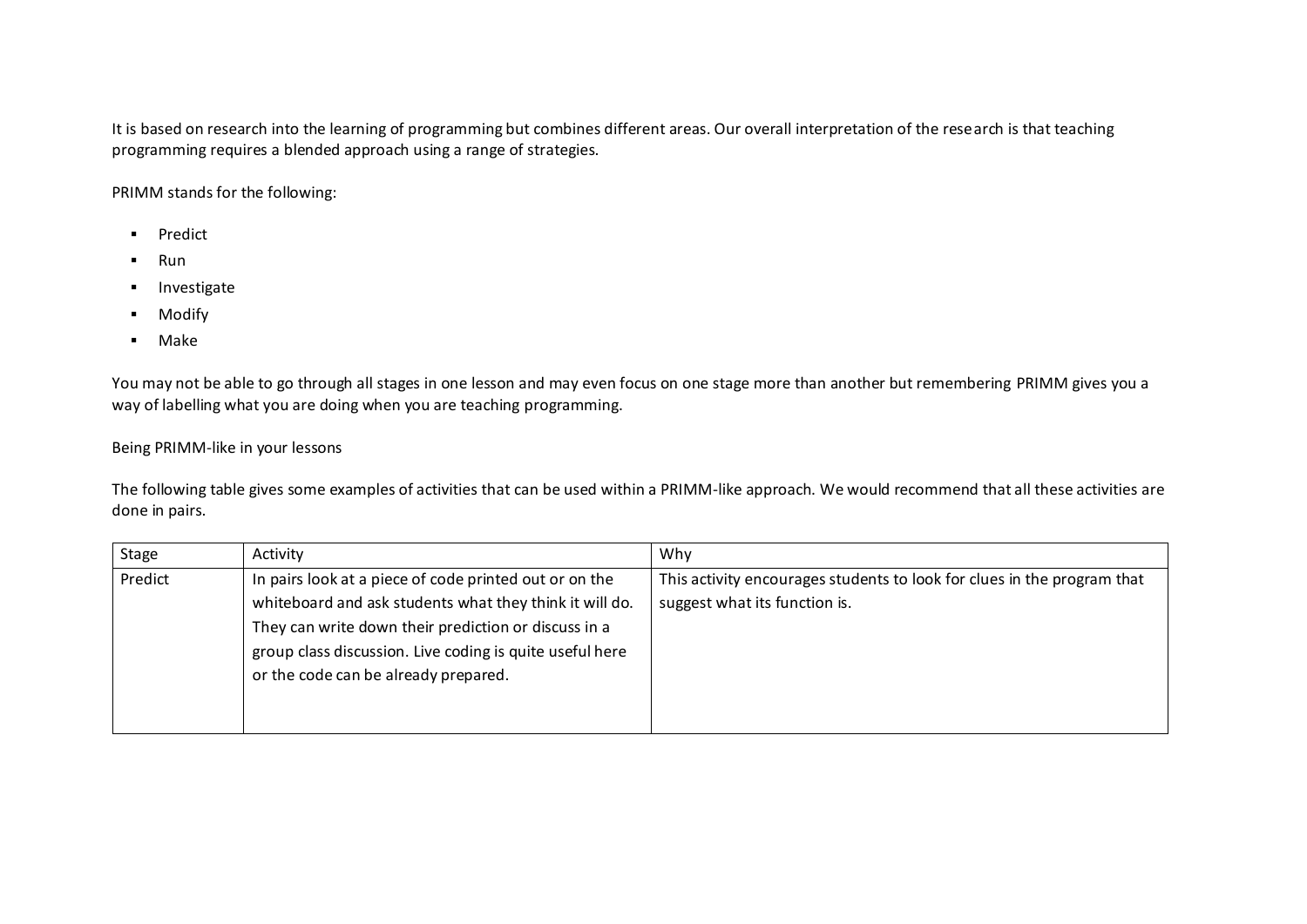| Run         | Download a piece of code from a shared area and check     | Having code that is provided has many benefits - it moves the weight of   |
|-------------|-----------------------------------------------------------|---------------------------------------------------------------------------|
|             | against your prediction (don't copy in the code).         | ownership of any errors from the student to the teacher, increasing       |
|             |                                                           | confidence, and it also means that time is not spent copying in code,     |
|             |                                                           | which can be a challenging exercise to students who struggle with         |
|             |                                                           | literacy at any level.                                                    |
| Investigate | There are lots of different activities you can do at this | It takes many activities of this type, repeated in different forms in     |
|             | stage: trace through the code, comment the code,          | different lessons, for students to start to understand the underlying     |
|             | answer questions about it, label particular concepts,     | concepts in a secure way. We may tend to think that writing one           |
|             | highlight it, draw the flow of control, etc. Again pair   | selection statement correctly means that students have a good             |
|             | work helps to encourage discussion about the nitty        | understanding of selection but really "getting" this takes some time.     |
|             | gritty of the program                                     |                                                                           |
| Modify      | Given a working piece of code, students are challenged    | The transfer of ownership moves from the code being "not mine" to         |
|             | to add a variety of modifications, starting very simply   | "partly mine" as students gain confidence by extending the function of    |
|             | and having a series of exercises increasing in difficulty | the code. This activity obviously provides the scaffolding that students  |
|             | with larger modifications.                                | need to add small snippets of code and see their effect within a bigger   |
|             |                                                           | program                                                                   |
| Make        | Once students are confident in modifying the program      | Design of a new program is an important skill, and should start with      |
|             | that you have created, they can create their own          | planning and trying to construct a suitable algorithm. This is difficult, |
|             | program from scratch, which has similarities with the     | but does give students an opportunity to be creative and have the         |
|             | previous program but that they can design themselves      | satisfaction of making their own program                                  |

# Scaffolding learning

The reason we designed the PRIMM approach is because we recognised, from our own teaching and others' research that learners need much more support to understand programming concepts. This means that strategies are needed that scaffold the learning and also promote discussion about what is going on in the programs. Working in pairs can also provide students with mutual support which is a form of scaffolding, as well as promoting discussion and an articulation of the problems, around the code.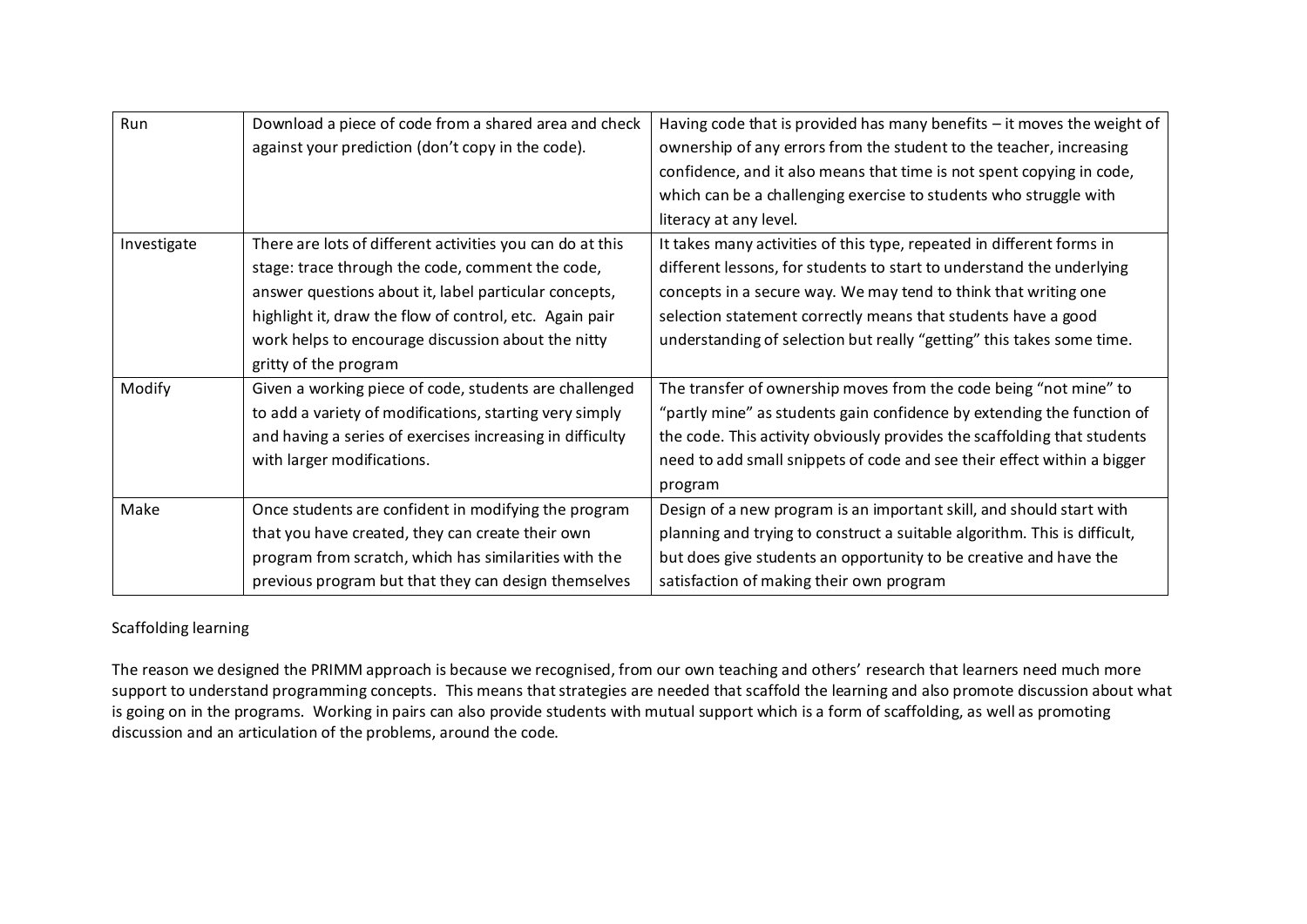### Spectrum of techniques

Importantly, copying code in from a worksheet does not give us any indication that a student understands what they are typing in, and the processes involved in copying are high on cognitive load. At the other extreme, tinkering or exploring without guidance can be fun, but without an understanding of the concepts can lead to frustration. Other strategies in between these extremes include running and testing code, predicting outcomes of code, tracing code, annotation of code, modifying code, etc. and PRIMM is one approach that combines these.

#### **Physical Computing**

Physical computing is an educational context for teaching computer science by using hardware and software to create tangible constructs. Using simple inputs, physical computing takes data from the physical world and manipulates it digitally to create outputs. This is included to increase student engagement by getting pupils interacting with hardware and experience different computer systems.

#### **Homework**

Pupils will be set one to two pieces of homework each term that is linked to the topic they are currently studying. This will then be marked in class, offering immediate feedback.

#### **Marking and Feedback**

Within computing lessons, pupils can achieve very different but relevant outcomes. Therefore, pupils' predominant source of feedback is immediate, individually-tailored verbal feedback provided by the Teacher. However, alongside this, pupils may be offered alternative forms of feedback to enhance their own learning and progress. These are:

 Written feedback – pupils are given notes on their own piece of work and their next steps in order to improve their work and make progress such as, when programming in Python adding # within their code to add notes specifically for them.